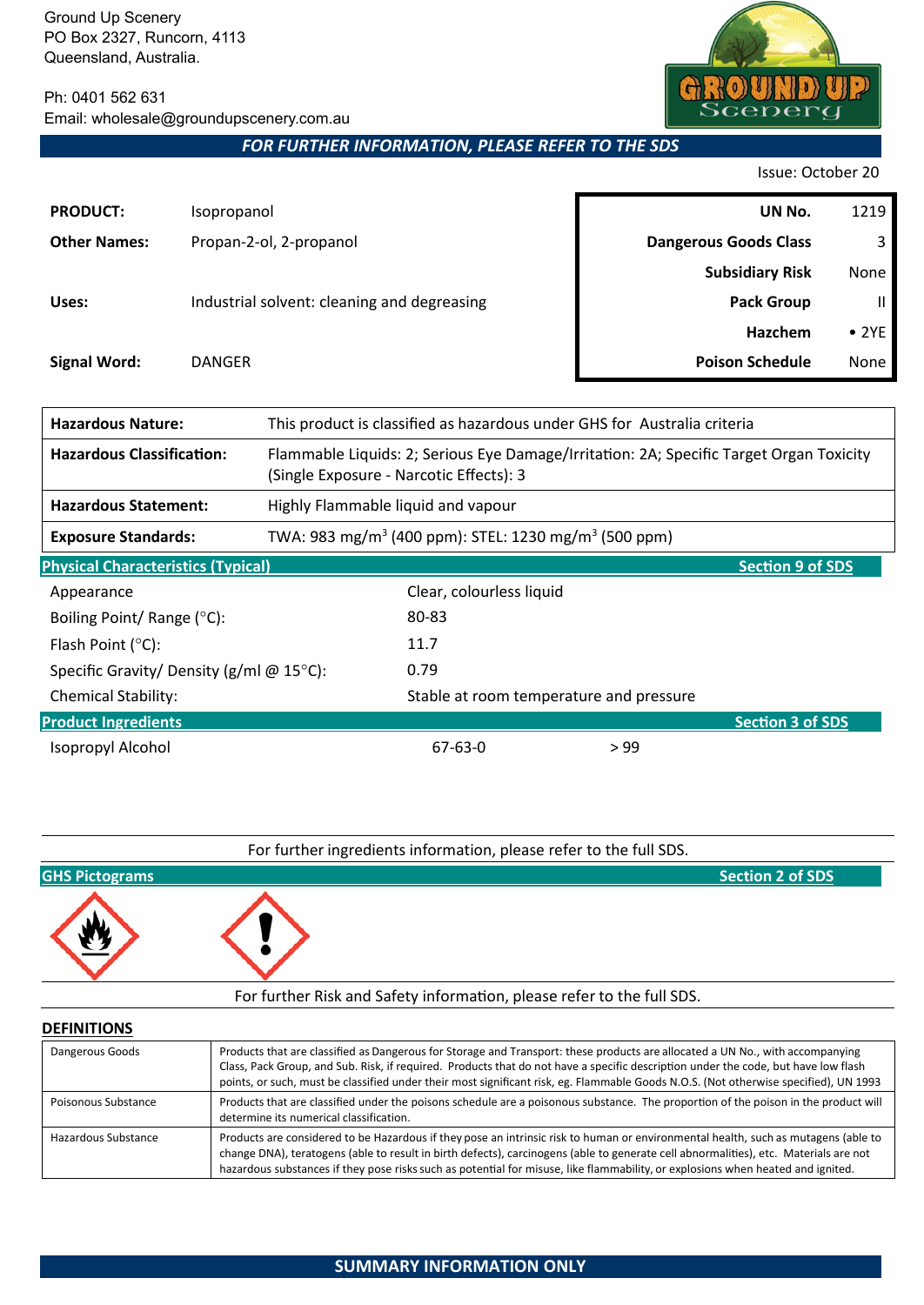| 1. IDENTIFICATION                               |                                                                            |  |  |  |
|-------------------------------------------------|----------------------------------------------------------------------------|--|--|--|
| <b>Product Name:</b>                            | Isopropanol                                                                |  |  |  |
| <b>Other Names:</b>                             | Propan-2-ol, 2-propanol                                                    |  |  |  |
| <b>Chemical Family:</b>                         | Oxygenated hydrocarbon                                                     |  |  |  |
| <b>Recommended Use:</b>                         | Industrial solvent: cleaning and degreasing                                |  |  |  |
| Supplier:                                       |                                                                            |  |  |  |
| ABN:                                            | Redacted Information.                                                      |  |  |  |
| <b>Street Address:</b>                          |                                                                            |  |  |  |
| Telephone:                                      |                                                                            |  |  |  |
| Fax:                                            |                                                                            |  |  |  |
| <b>Emergency phone:</b><br>All other inquiries: | In case of emergency call 000 or Australian Poisons<br>Hotline on 13 11 26 |  |  |  |

### *2. HAZARDS IDENTIFICATION*

### **Hazardous Nature**

This product is classified as hazardous under GHS for Australia criteria

### **Hazardous Classification**

Flammable Liquids: 2; Serious Eye Damage/Irritation: 2A; Specific Target Organ Toxicity (Single Exposure - Narcotic Effects): 3

### **Hazardous Statement**

Highly Flammable liquid and vapour

### **GHS Pictograms**





### **Hazard Statements**

H225: Highly flammable liquid and vapour

H319: Causes serious eye irritation

H336: May cause drowsiness or dizziness

### **Precautionary Statements**

P210: Keep away from heat, hot surfaces, sparks, open flames and other ignition sources. No smoking.

P233: Keep container �ghtly closed. P240: Ground/bond container and receiving equipment. P241: Use explosionproof electrical/ventilating/light/.../equipment. P242: Use only non-sparking tools. P243: Take precautionary measures against static discharge.

P261: Avoid breathing dust/fume/ gas/mist/vapours/spray.

P280: Wear protective gloves/protective clothing/eye protection/face protection.

P303+361+353: IF ON SKIN (or hair): Take off immediately all contaminated clothing. Rinse skin with water/ shower.

P304+340: IF INHALED: Remove person to fresh air and keep comfortable for breathing. P312: Call a POISON CENTER or doctor/ physician if you feel unwell

P305+351+338: IF IN EYES: Rinse cautiously with water for several minutes. Remove contact lenses if present and easy to do – continue rinsing. P337+313: If eye irritation persists get medical advice/attention.

P370+378: In case of fire: use dry chemical, carbon dioxide or alcohol resistant foam to extinguish

P403+235: Store in a well ventilated place. Keep cool. P405: Store locked up

### **Dangerous Goods Classification** 3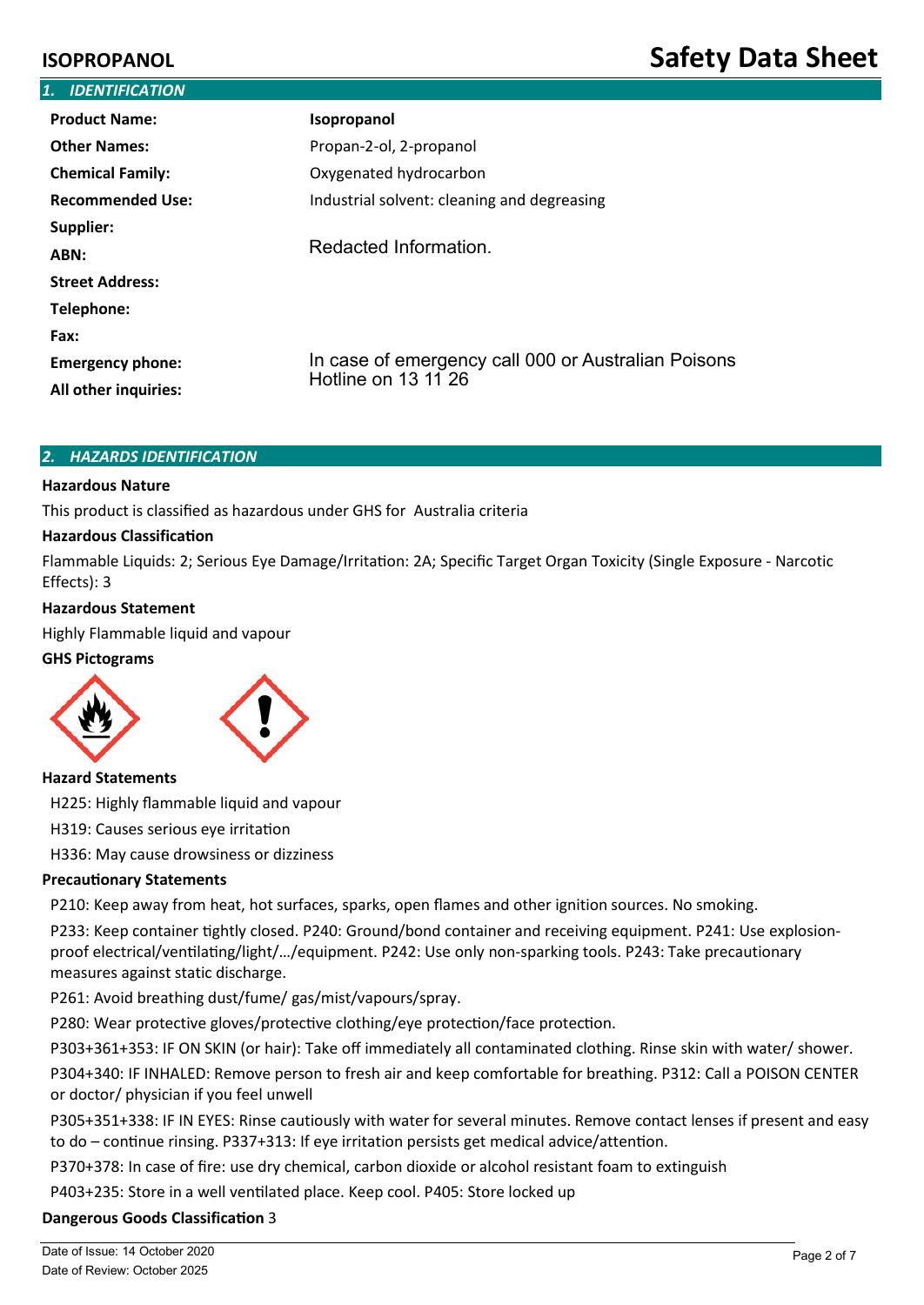# **Poisons Schedule** None

**Signal Word** DANGER

| 3. COMPOSITION: Information on Ingredients |  |
|--------------------------------------------|--|
|                                            |  |

| <b>Chemical Ingredient</b> | <b>CAS No.</b> | Proportion (%v/v) |
|----------------------------|----------------|-------------------|
| Isopropyl Alcohol          | 67-63-0        | -99               |

# *4. FIRST AID MEASURES*

### **For advice, contact Poisons Informa�on Centre (Phone Australia: 13 1126) or a doctor.**

### **Ingestion**

If swallowed, DO NOT induce vomiting. Keep at rest. Seek immediate medical attention.

### **Eye Contact**

Flush eyes with large amounts of water until irritation subsides. Seek immediate medical attention.

### **Skin Contact**

Flush area with large amounts of water and wash area with soap if available. Remove contaminated clothing, including shoes, and launder before reuse. Seek medical attention for skin irritations.

### **Inhalation**

Using proper respiratory protection, immediately remove the affected victim from exposure. Administer artificial respiration if breathing is stopped. Keep at rest. Seek immediate medical attention.

### **First Aid facili�es**

Provide eye baths and safety showers.

### **Medical Attention**

Treat according to symptoms. Avoid gastric lavage: risk of aspiration of product to the lungs with the potential to cause chemical pneumonitis.

### *5. FIRE FIGHTING MEASURES*

Shut off product that may 'fuel' a fire if safe to do so. Allow trained personnel to attend a fire in progress, providing firefighters with this Safety Data Sheet. Prevent extinguishing media from escaping to drains and waterways.

### **Suitable extinguishing media**

Dry chemical, carbon dioxide, alcohol-resistant foam or water.spray.

Do not use straight streams of water.

### **Hazards from combustion products**

Carbon dioxide and carbon monoxide

# **Precau�ons for fire fighters and special protective equipment**

Full protective clothing and self-contained breathing apparatus

**Hazchem Code:** • 2YE

# *6. ACCIDENTAL RELEASE MEASURES*

### **Emergency Procedures**

Prevent fluid from escaping to drains and waterways. Contain leaking packaging in a containment drum. Prevent vapours from building up in confined areas. Ensure that drain valves are closed at all times. Clean up and report spills immediately.

### **Methods and materials for containment**

### **Major Land Spill**

- Eliminate sources of ignition.
- Warn occupants of downwind areas of possible fire and explosion hazard.
- Prevent liquid from entering sewers, watercourses, or low-lying areas.
- Keep the public away from the area.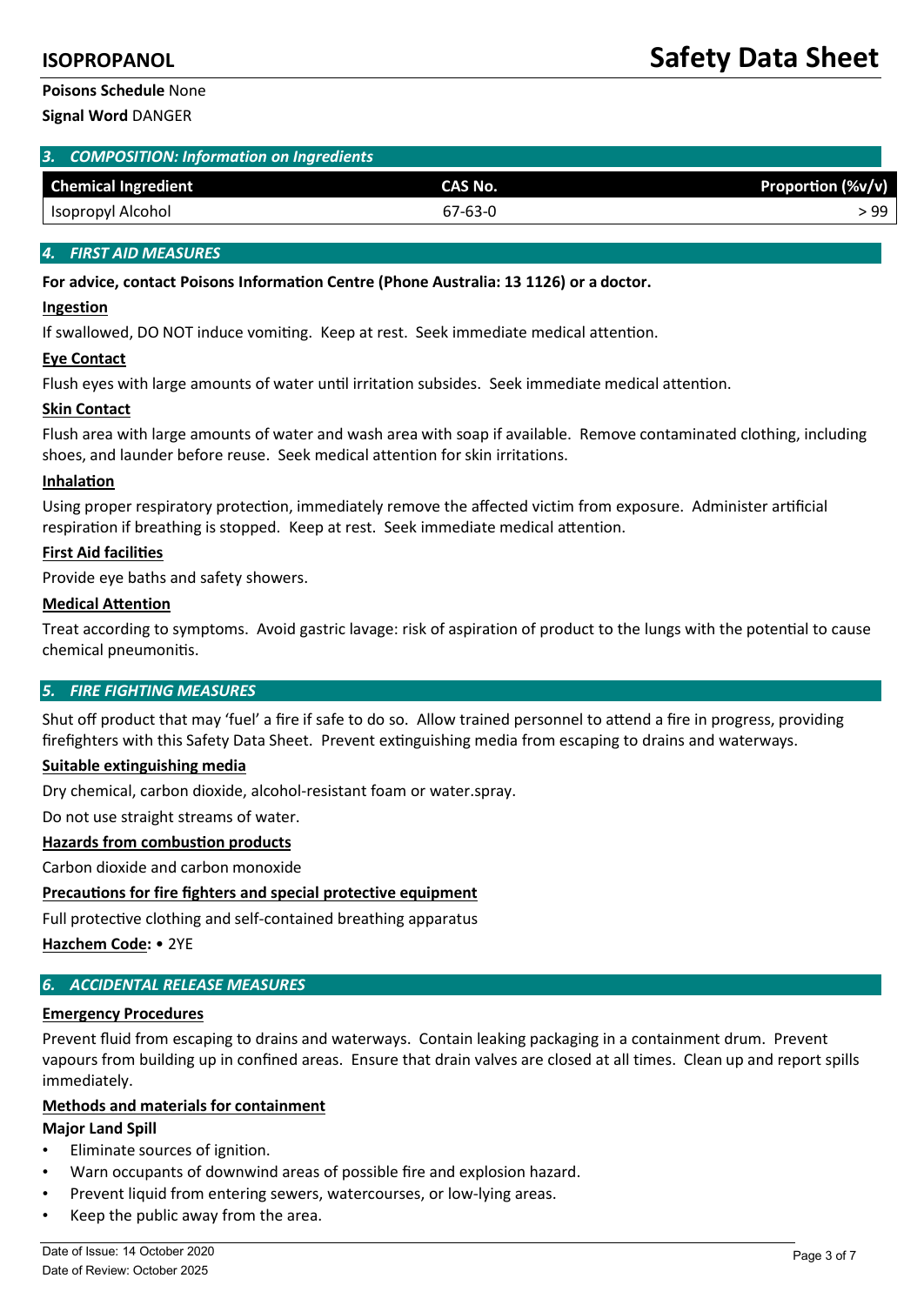- Shut off the source of the spill if possible and safe to do so.
- Advise authorities if substance has entered a watercourse or sewer or has contaminated soil or vegetation.
- Take measures to minimise the effect on the ground water.
- Contain the spilled liquid with sand or earth.
- Recover by pumping use explosion proof pump or hand pump or with a suitable absorbent material.
- Consult an expert on disposal of recovered material and ensure conformity to local disposal regulations.
- See "First Aid Measures" and "Stability and Reactivity"

# **Major Water Spill**

- Eliminate any sources of ignition.
- Warn occupants and shipping in downwind areas of possible fire and explosion hazard.
- Notify the port or relevant authority and keep the public away from the area.
- Shut off the source of the spill if possible and safe to do so.
- Confine the spill if possible.
- Remove the product from the surface by skimming or with suitable absorbent material.
- Consult an expert on disposal of recovered material and ensure conformity to local disposal regulations.
- See "First Aid Measures" and "Stability and Reactivity".

# *7. HANDLING AND STORAGE*

# **Precautions for safe handling**

This product is flammable. Do not open near open flame, sources of heat or ignition. No smoking. Keep container closed. Handle containers with care. Open slowly to control possible pressure release. Use grounding leads to avoid discharge (electrical spark).

### **Condi�ons for safe storage**

Store in a cool, dry place away from direct sunlight. Do not pressurise, cut, heat or weld containers - residual vapours are flammable. This product is flammable and will fuel a fire in progress.

### **Incompatible materials**

Natural Rubber, Butyl Rubber, EPDM, Polystyrene, acid anhydrides, acid chlorides, oxidants, food and feedstuffs.

# *8. EXPOSURE CONTROLS: PERSONAL PROTECTION*

### **National Exposure Standards**

The time weighted average concentration (TWA) for this product is: 983 mg/m<sup>3</sup> (400 ppm), which means the highest allowable exposure concentration in an eight-hour day for a five-day working week. The short-term exposure limit (STEL) is: 1230 mg/m<sup>3</sup> (500 ppm), which is the maximum allowable exposure concentration at any time. Products may be identified as skin sensitisers, indicated as (Sen), which means that the product will induce ever-increasing adverse effects with subsequent exposure, such as loss of feeling in extremities, or pain or irritation on contact with the product. Where (Sk) appears, the product will be easily absorbed to the skin, risking overexposure and symptoms similar to Ingestion or Inhalation. applies in this case. Refer: Section 11: Toxicological Effects.

### **Biological limit values**

No data available

### **Engineering Controls: Ventilation**

The use of local exhaust ventilation is recommended to control process emissions near the source. Laboratory samples should be handled in a fume hood. Provide mechanical ventilation of confined spaces. Use explosion-proof ventilation equipment.

### **Personal Protective Equipment**

**Respiratory Protection:** Where concentrations in air may exceed the limits described in the National Exposure Standards, it is recommended to use a half-face filter mask to protect from overexposure by inhalation. A type "A" filter material is considered suitable for this product.

**Eye Protection:** Always use safety glasses or a face shield when handling this product.

**Skin/ Body Protection:** Always wear long sleeves and long trousers or coveralls, and enclosed footwear or safety boots when handling this product. It is recommended that chemical resistant gloves (e.g. PVC) be worn when handling this product.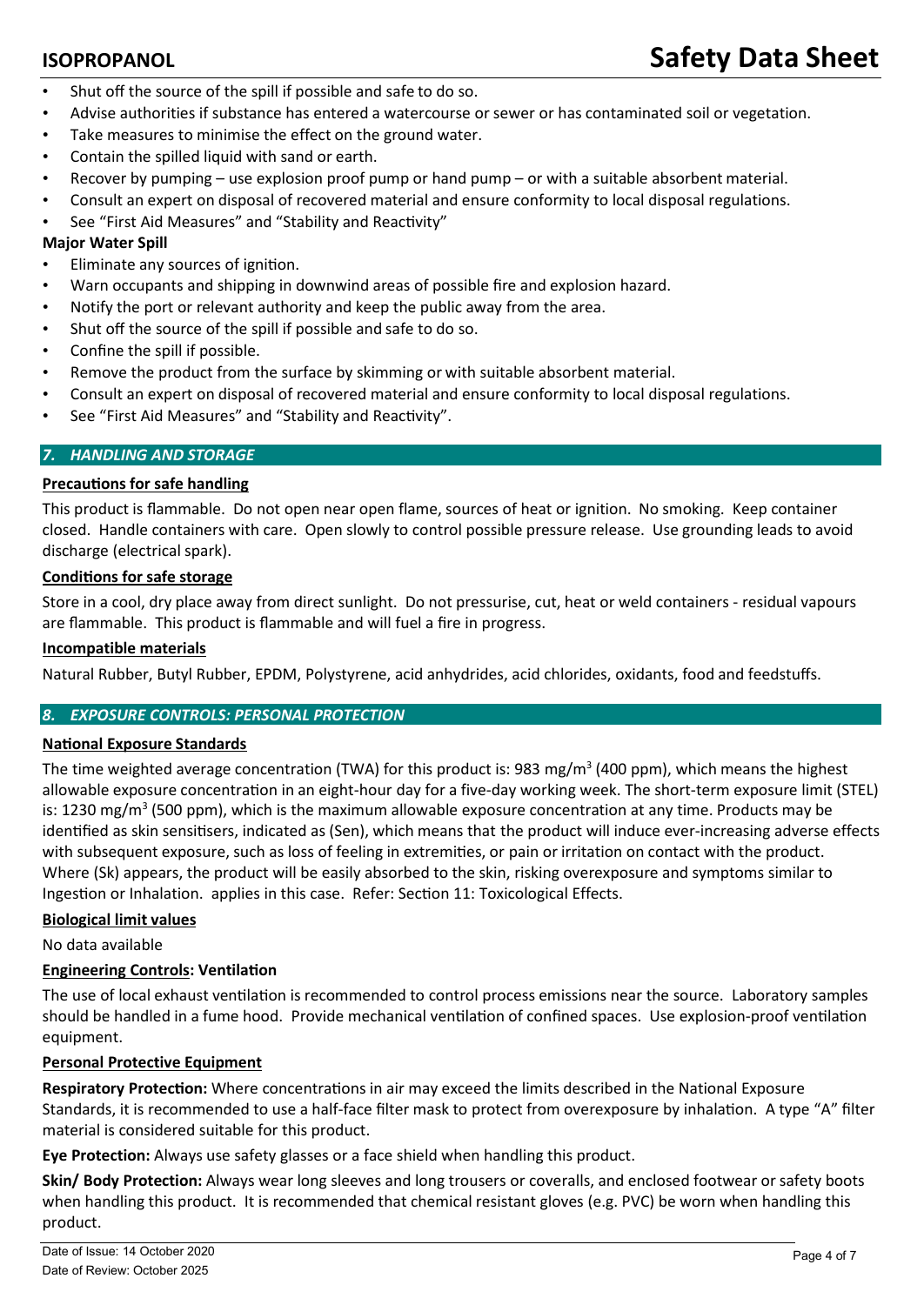# **ISOPROPANOL Safety Data Sheet**

| PHYSICAL AND CHEMICAL PROPERTIES<br>9. |                            |                          |  |  |
|----------------------------------------|----------------------------|--------------------------|--|--|
| <b>Property</b>                        | <b>Unit of measurement</b> | <b>Typical value</b>     |  |  |
| Appearance                             | $\overline{\phantom{0}}$   | Clear, colourless liquid |  |  |
| Boiling Point/ Range                   | $^{\circ}C$                | 80-83                    |  |  |
| <b>Flash Point</b>                     | $\rm ^{\circ}C$            | 11.7                     |  |  |
| Density @ 15°C                         | g/ml                       | 0.79                     |  |  |
| Vapour Pressure @ 20°C                 | kPa                        | 4.4 kPa @20degC          |  |  |
| Explosive Limits (LEL - UEL)           | %                          | $2.0 - 12.0$             |  |  |
| Vapour Density @ 20°C                  | kPa                        | 2.1                      |  |  |
| <b>Autoignition Temperature</b>        | $\rm ^{\circ}C$            | 456                      |  |  |
| Viscosity @ $20^{\circ}$ C             | cSt                        | 2.1 cP @25degC           |  |  |
| <b>Percent Volatiles</b>               | %                          | 100                      |  |  |
| Solubility with Water                  | % $w/w$                    | Soluble                  |  |  |
|                                        |                            | 1000 g/L @25degC         |  |  |

The values listed are indicative of this product's physical and chemical properties. For a full product specification, please consult the Product Data Sheet.

### *10. STABILITY AND REACTIVITY*

### **Chemical Stability**

Stable at room temperature and pressure

### **Conditions to avoid**

Sources of heat and ignition, open flames.

### **Hazardous decomposition products**

Carbon dioxide, carbon monoxide and organic complexes on incomplete burning/oxidation

### **Hazardous reactions**

Contact with metals may evolve flammable hydrogen gas.

Stored mixtures with MEK produce explosive peroxides. Increased rate of peroxide formation with Isobutanol. Peroxide production sharply decreases the Autoignition Temperature. Violent, explosive re

### **Hazardous Polymerisation**

Will not occur

### *11. TOXICOLOGICAL INFORMATION*

### **Acute Effects**

### *Ingestion*

Material is of low oral toxicity, however instances of acute intoxication have been reported.

A single lethal dose for humans is approx. 250ml, however 100ml can be fatal. Symptoms of overexposure include: flushing, pulse rate decrease, blood pressure lowering, anaesthesia, narcosis, headaches, dizziness, mental depression, hallucinations, distorted perceptions, respiratory depression, abdominal pain, cramps, nausea or vomiting. Unconsciousness or death is possible following massive exposure.

### *Eye Contact*

Liquid and vapour are irritating to eyes. Direct contact with liquid can cause corneal burns.

### *Skin Contact*

This product may be irritating to the skin with prolonged exposure. It may result in dryness and cracking.

### *Inhalation*

This product is irritating to the respiratory tract. In high doses, this product has narcotic effects. Symptoms include nausea, headache, light headedness, drowsiness, ataxia and deep narcosis.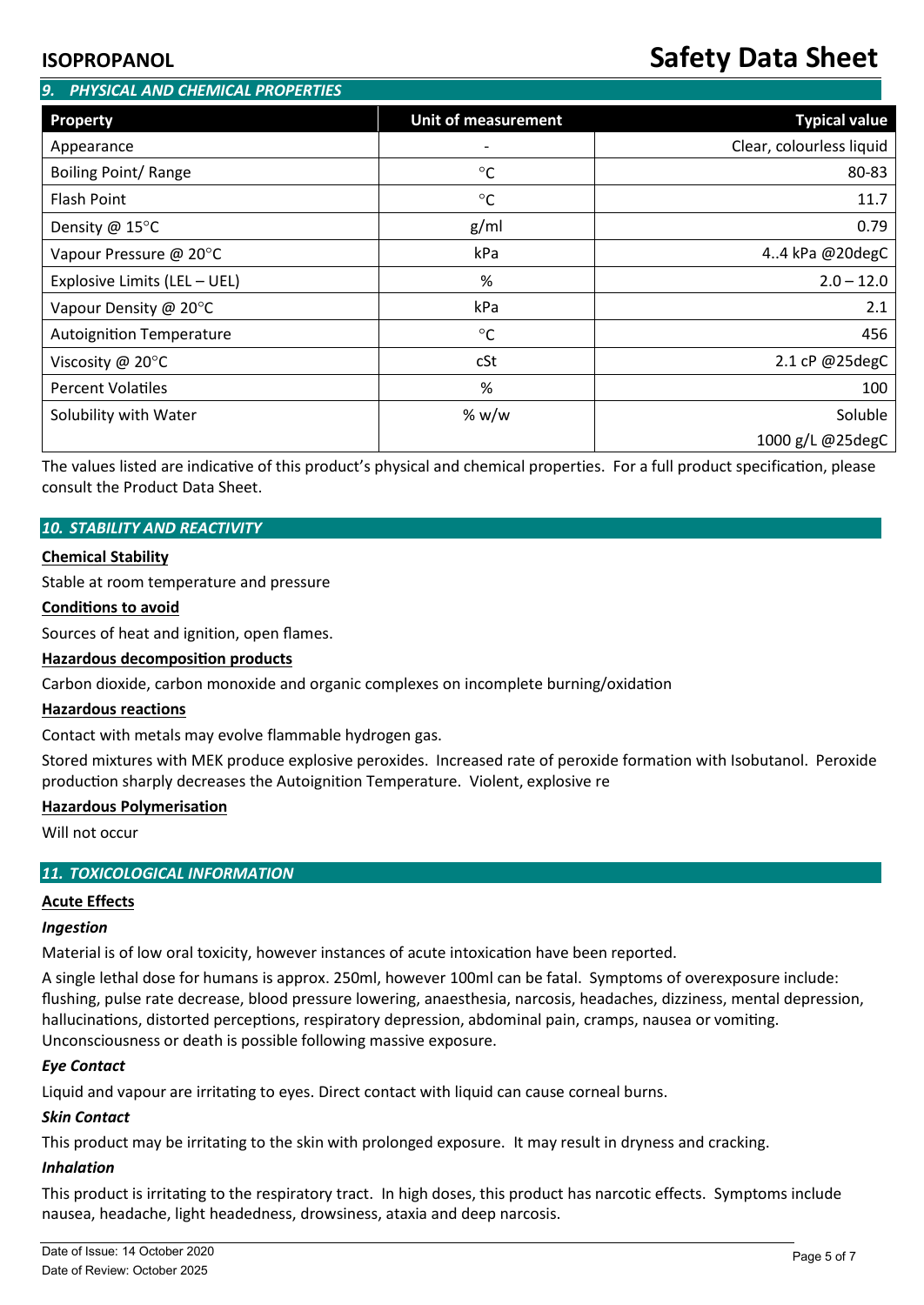# **ISOPROPANOL Safety Data Sheet**

# **Chronic Effects**

A slight tolerance to this product can be acquired. This product is easily absorbed by the skin yielding a narcotic action. Overexposure may not be immediately determined for those who have built a tolerance. Abuse of this product will be harmful. People with pre-existing liver or kidney conditions must avoid unnecessary product exposure (metabolises similarly to ethanols).

# **Other Health Effects Information**

Based on available data, not considered to be carcinogenic, mutagenic or toxic to reprodution.

Carcinogenicity: IARC Group 3, ACGIH Category A4 (Not classifiable as a human carcinogen)

Mutagenicity: Mutagenicity : Not classified. In vitro- Ames test: Negative; sister chromatid exchange assay: Negative; In vivo- micronucleus test (mouse bone marrow cells): Negative

Reproductive toxicity : Not classified. NOEL Parental<500 mg/kg bw/day; NOEL F1, F2=400 mg/kg bw/day

# **Toxicological Information**

LD<sub>50</sub> (oral, rat) 5,280 mg/kg bw, LD<sub>50</sub> (dermal, rabbit) 12,870 mg/kg bw  $LC_{50}$  (inhalation, rat) 72.6 mg/L

# *12. ECOLOGICAL INFORMATION*

# **Ecotoxicity**

# **Aqua�c Toxicity**

Fish Toxicity (rainbow trout, goldfish, bluegill): LC50(*Pimephales promelas*) = 9640mg/L/96 h

Blue-green algae (Toxicity threshold 7-8 days): Not available

Green algae (Toxicity threshold 7-8 days): Not available

Daphnia Magna EC<sup>50</sup> (24 hr): EC<sup>50</sup> (*daphnia magna*) > 10,000 mg/L/48 h

# **Persistence/ degradability**

Readily biodegradable. BOD5 = 49 % (Biological Oxygen Demand). Log  $K_{OW} = 0.05$ .

Bioaccumulation is not expected. BCF = 1

# **Mobility**

This product is highly volatile and will rapidly evaporate to the air if released into the water

# *13. DISPOSAL CONSIDERATIONS*

# **Disposal Methods**

Empty packaging should be taken for recycling, recovery or disposal through a suitably qualified or licensed contractor. Care should be taken to ensure compliance with national and local authorities. Packaging may still contain fumes and vapours that are flammable and harmful. Ensure that empty packaging is allowed to dry.

# **Special Precautions for Landfill or Incineration**

This product is NOT suitable for disposal by either landfill or via municipal sewers, drains, natural streams or rivers. This product must be disposed as chemical waste in accordance with the local authority.

# *14. TRANSPORT INFORMATION*

| <b>Road and Rail Transport</b> |                    | <b>Marine Transport</b>               |                    | <b>Air Transport</b>           |                    |
|--------------------------------|--------------------|---------------------------------------|--------------------|--------------------------------|--------------------|
| UN No.                         | 1219               | UN No.                                | 1219               | UN No.                         | 1219               |
| Proper Shipping<br><b>Name</b> | <b>ISOPROPANOL</b> | <b>Proper Shipping</b><br><b>Name</b> | <b>ISOPROPANOL</b> | Proper Shipping<br><b>Name</b> | <b>ISOPROPANOL</b> |
| <b>DG Class</b>                | 3                  | <b>DG Class</b>                       | 3                  | <b>DG Class</b>                | 3                  |
| Sub. Risk                      | None               | Sub. Risk                             | None               | Sub. Risk                      | None               |
| Pack Group                     | П                  | Pack Group                            |                    | Pack Group                     | $\mathbf{H}$       |
| Hazchem                        | • 2YE              | Hazchem                               | $\bullet$ 2YE      | Hazchem                        | $\bullet$ 2YE      |

# **Dangerous Goods Segregation**